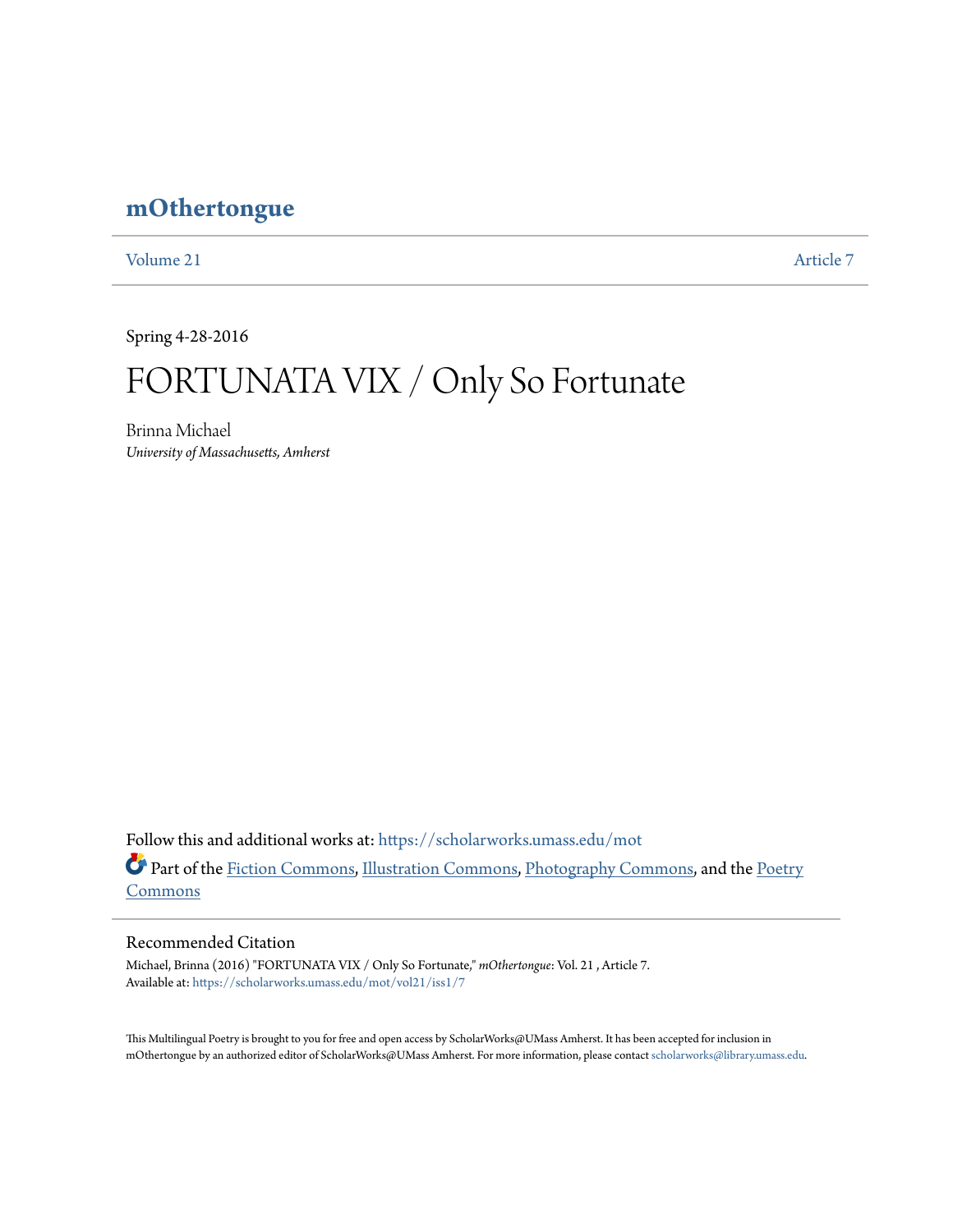#### 9 mOthertongue a multilingual journal of the arts

## FORTVNATA VIX

*Brinna Michael*

effantur destinamus – prodimus – abire

effantur

non continati sumus tamquam florive horaeve figurave pluviae

sed verbam tentavi concessi carmina collabi ab labellis ad mentum in tunica indicia talia non evanescunt septemdecim cycli litrum liquaminis albique machinatio soniti

faciunt solummodo nequior